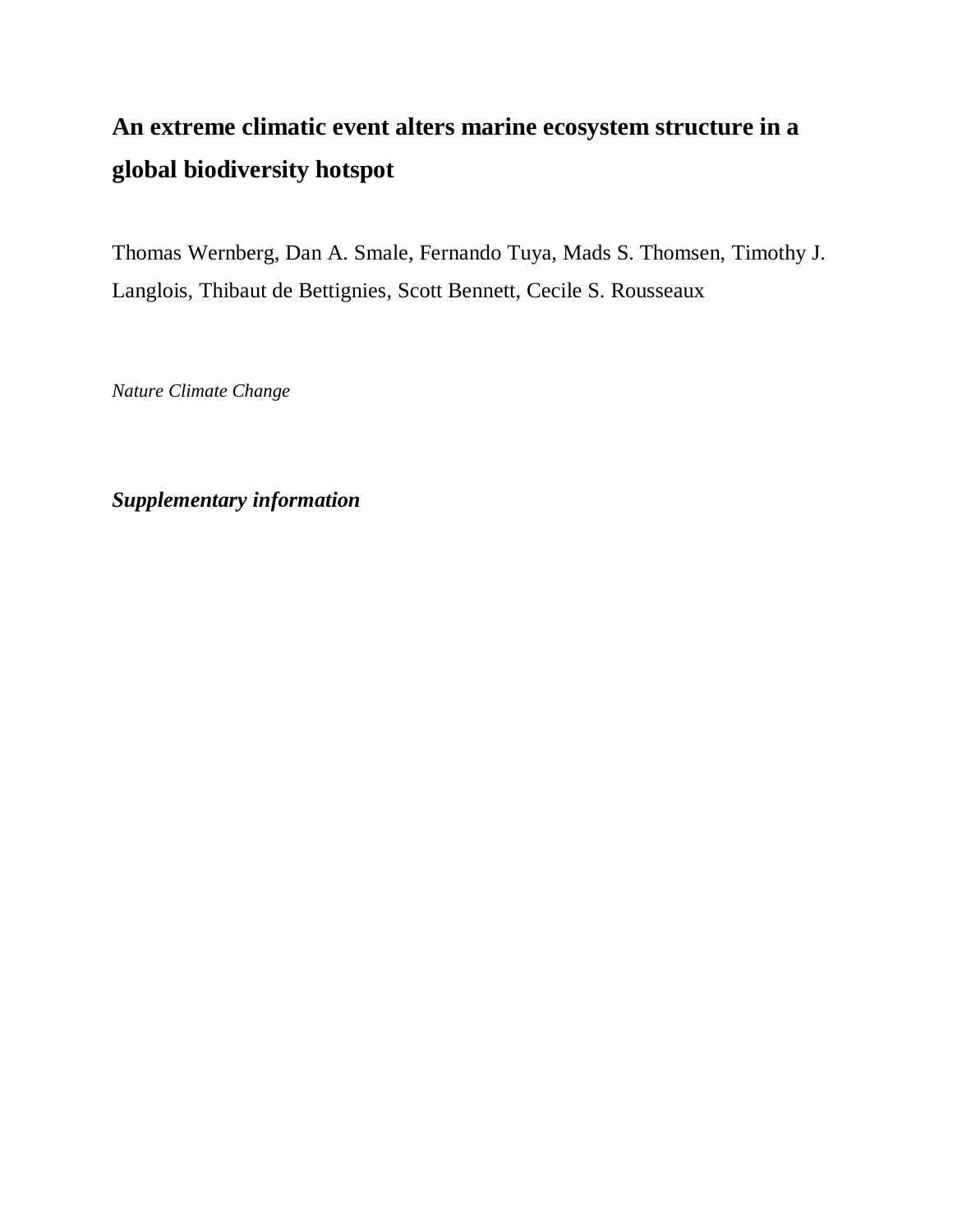**Figure S1.** The 2011 heat wave in the southeast Indian Ocean. Blended SST anomaly map for January **(a)**, February **(b)** and March **(c)** 2011 (relative to a 1971-2000 baseline). The maps show a warming anomaly of >2.5°C developing and intensifying along the western coast of Australia. Data provided by the National Weather Service and the NOAA Operational Model Archive Distribution Systems (NOMADS) and were plotted using GrADS.

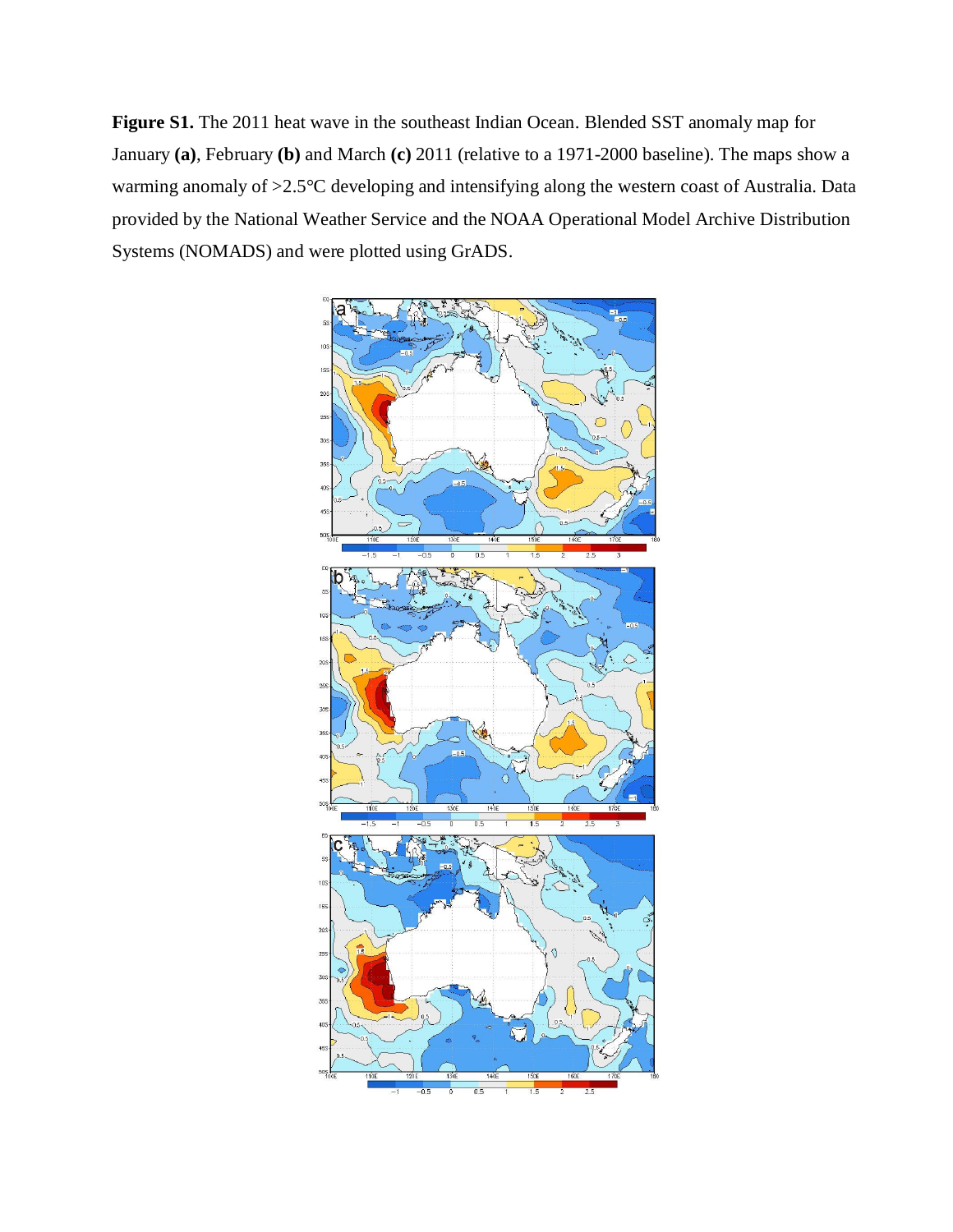**Figure S2.** Sea surface temperatures (SST) and anomalies, obtained from the Met Office Hadley Centre's sea ice and sea surface temperature (HadISST1) data at [http://climexp.knmi.nl](http://climexp.knmi.nl/) (Rayner et al., Geophys. Res., 2003, 108[D14]: 4407), calculated against a 1971-2000 baseline. Annual maximum SST (red dots) and SST's during the four heat wave months (black crosses) (**a**). Monthly mean Sea Surface Temperature Anomalies (SSTA, blue and red bars) and Thermal Stress Anomalies (TSA, black and green dots, the latter representing the peak months of the heat wave; only positive values shown) (**b**). The thermal stress index TSA (only positive values shown) was defined as temperatures  $\geq$ 1 °C in excess of the climatological maximum (1971-2001) (Selig et al. 2010, Global Ecol Biogeogr 19:397-411). The area for which data are presented is located approximately midway between Jurien Bay and Hamelin Bay (cf Fig. 1), and is representative for the study area (Smale  $\&$ Wernberg, Mar Ecol Prog Ser, 2009, 387: 27-37.

It can be seen that the past ~30 years has been substantially warmer than the preceding 110 years in the area. Superimposed onto this overall warming trend, the heat wave produced the two highest absolute temperatures (max  $23.3 \text{ °C}$ , Mar  $2011$ ) and the second-highest SST anomalies on record. This caused soaring thermal stress anomalies (cf. Fig. S3). Of the 10 highest monthly thermal stress anomalies on record, three were recorded during the four months of the heat wave, and at the peak (Feb-Mar 2011), the 2011-heat wave caused the highest thermal stress in  $>140$  years for two consecutive months (TSA = 1.495 °C), exceeding the previous maximum (TSA = 1.045 °C) by up to  $0.45 \text{ °C}$  (43%).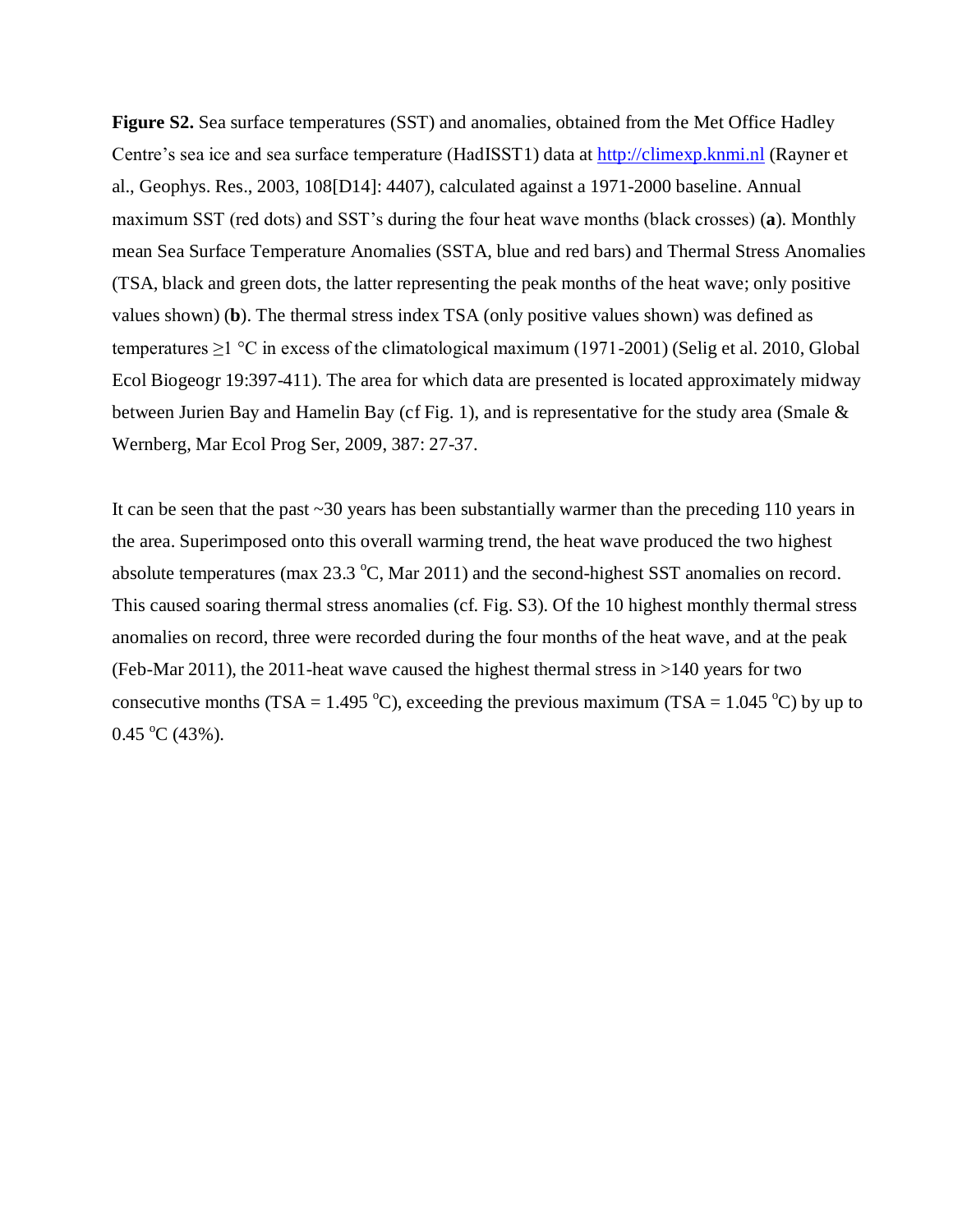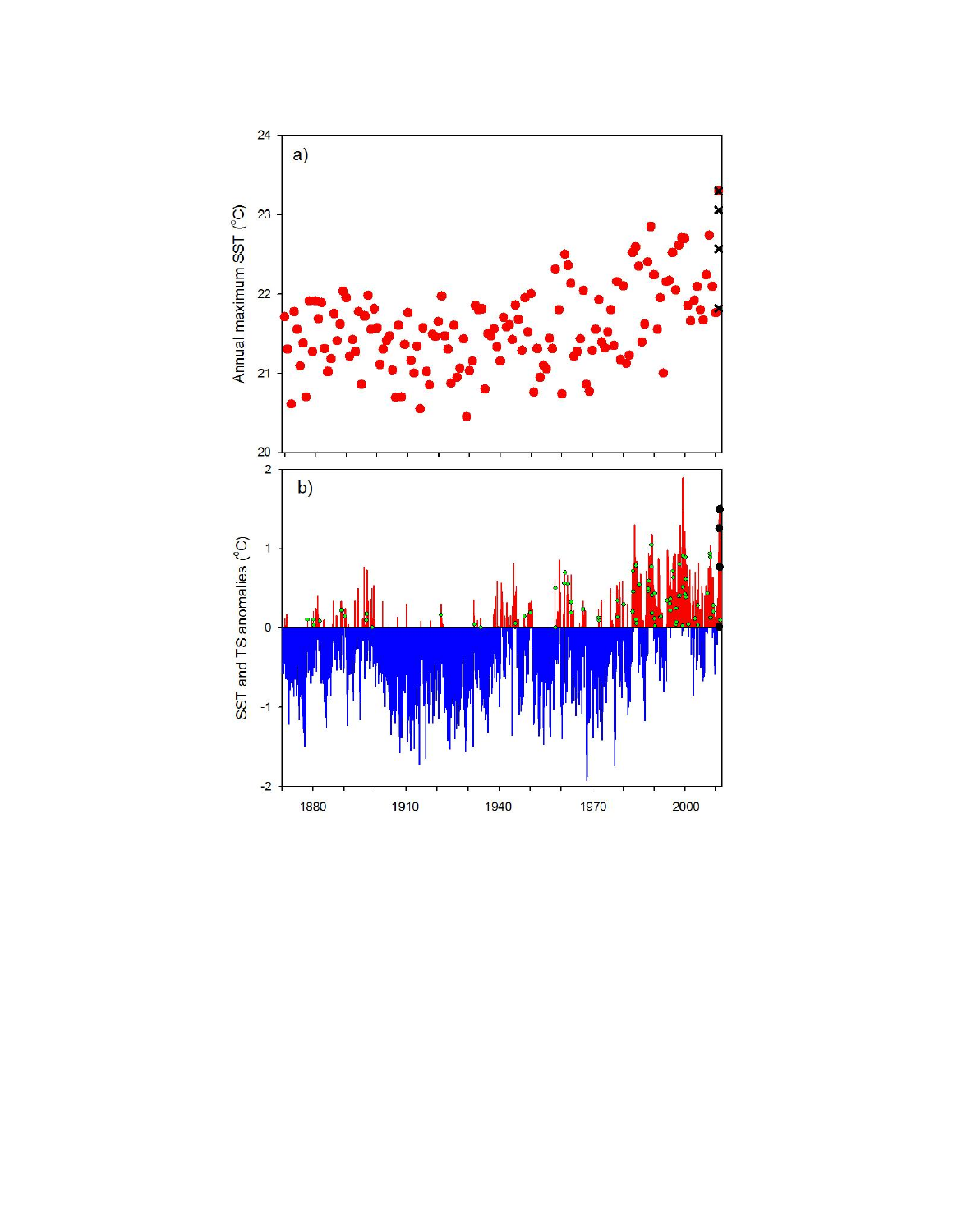**Figure S3.** Temperature characteristics of Jurien Bay (JB: 33.5-34.5°S; 114.5-115.5°E) and Hamelin Bay (HB: 31.5-32.5°S; 114.5-115.5°E) from November 1981 until March 2012 (data source as in Fig. S1). Annual maximum SST (**a**) in JB (red line) and HB (blue line). Red and blue crosses represent monthly mean SST's during the heat wave (Jan-Apr 2011) in JB and HB respectively. Monthly mean Sea Surface Temperature Anomalies (SSTA, red and blue bars), Thermal Stress Anomalies (TSA, stars) and Monthly Sea Surface Temperature Stress Anomalies (MSSTA, dots) for JB (**b**) and HB (**c**), relative to a 1971-2000 baseline. The thermal stress indices TSA and MSSTA (only positive values shown) were defined as temperatures  $\geq$ 1 °C in excess of the climatological maximum or monthly mean (1971-2001) (Selig et al. 2010, Global Ecol Biogeogr 19:397-411). The black stars and dots represent the heat wave months.

The heat wave produced the highest SSTs (25.9  $\degree$ C, 24.0  $\degree$ C Feb-Mar 2011) and SST anomalies recorded since 1981 in both JB and HB. The derived thermal stress indices (TSA and MSSTA) were the highest recorded over ~30 years, exceeding the previous maximum by 31% and 50% in Jurien Bay and 9% and 55% in Hamelin Bay, respectively. A thermal event of almost similar magnitude occurred in early 2000. However, absolute temperatures were 0.4 °C cooler in both JB and HB, and this heat wave was likely less stressful to marine organisms than the 2011 heat wave because the high anomalies were recorded in cooler months (Apr-May 2000) where the recorded maximum temperatures did not exceed the climatological maximum as much. The 2000- and 2011 heat waves were 1.7  $\degree$ C and 2.5  $\degree$ C (44% more) warmer than the average maximum for the preceding 5 years respectively. Marine organisms therefore had better opportunity to acclimate to the 2000 heat wave compared to the recent 2011 event.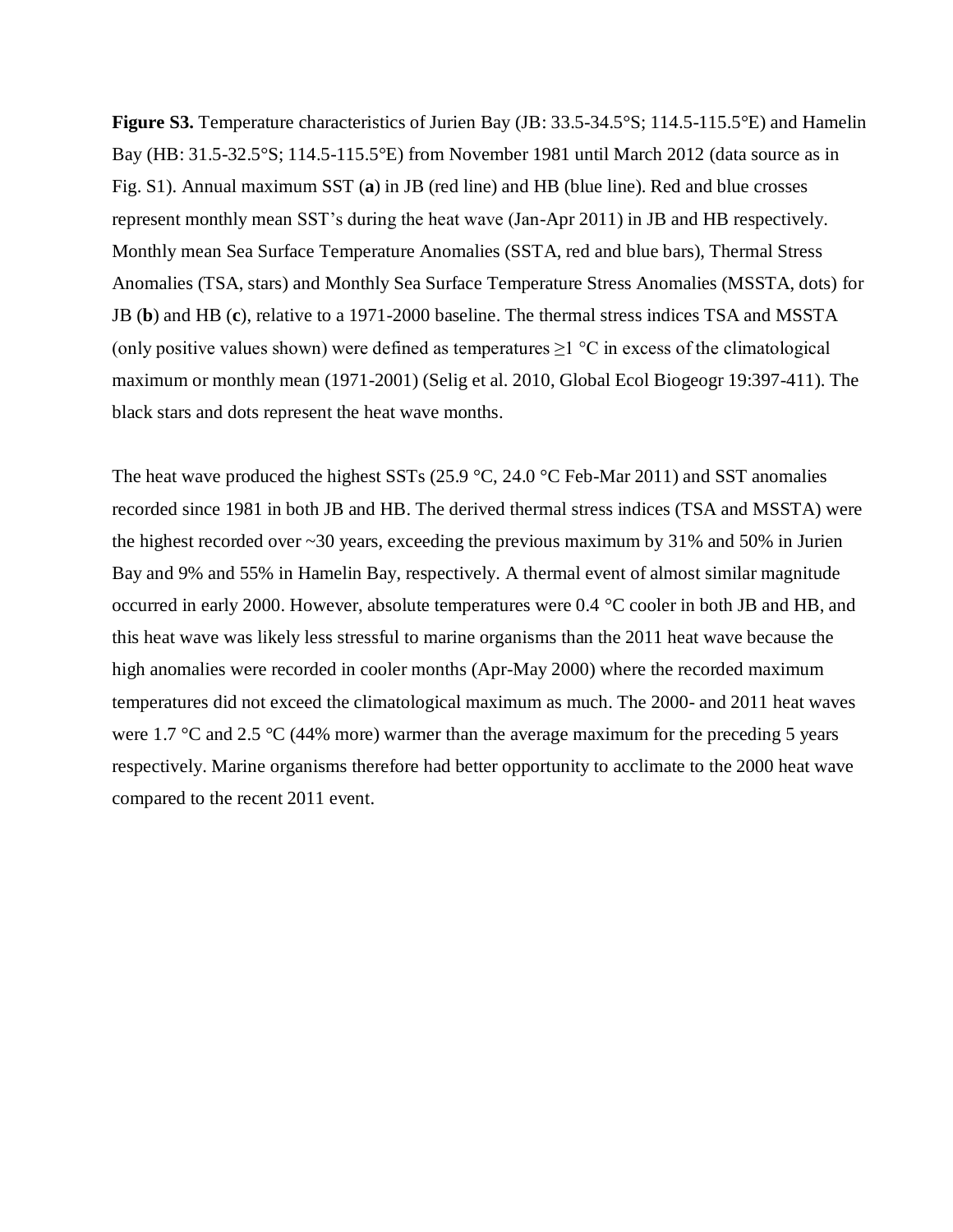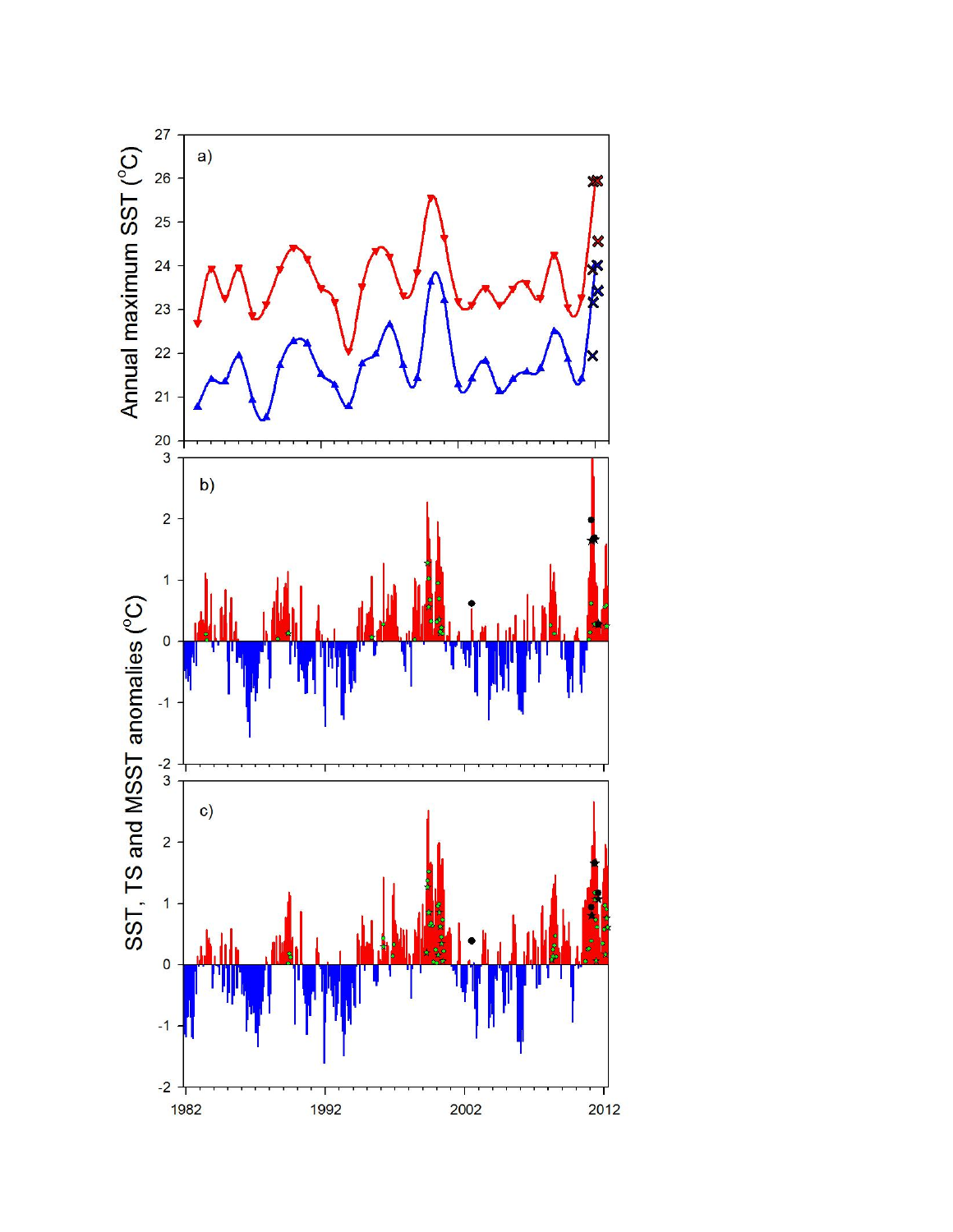**Table S1.** PERMANOVA tests to examine differences between locations and years in community structure of benthic macroalgae and invertebrates, and demersal fishes. Permutations (999 under a reduced model) were based on a Bray-Curtis similarity matrix generated from either square-root transformed percent cover data (for benthos) or presence/absence data (for fish). Significant *P* values (<0.05) are highlighted in bold.

#### 1. Benthos

| Source          | df             | <b>SS</b> | MS        | Pseudo-F | P     |
|-----------------|----------------|-----------|-----------|----------|-------|
| Year            | $\overline{4}$ | 1905      | 476.5     | 4.15     | 0.001 |
| Location        |                | 1009      | 1009      | 8.79     | 0.001 |
| Year x Location | $\overline{4}$ | 813.2     | 203.4     | 1.77     | 0.050 |
| Residual        | 20             | 2296      | 114.8     |          |       |
| Total           | 29             | 6026      |           |          |       |
| 2. Fish         |                |           |           |          |       |
| Source          | df             | <b>SS</b> | <b>MS</b> | Pseudo-F | P     |
| Year            | 3              | 7792      | 2597      | 3.87     | 0.001 |
| Location        |                | 4343      | 4343      | 6.48     | 0.002 |
| Year x Location | 3              | 5059      | 1686      | 2.51     | 0.006 |
| Residual        | 16             | 10723     | 670       |          |       |
| Total           | 23             | 27919     |           |          |       |
|                 |                |           |           |          |       |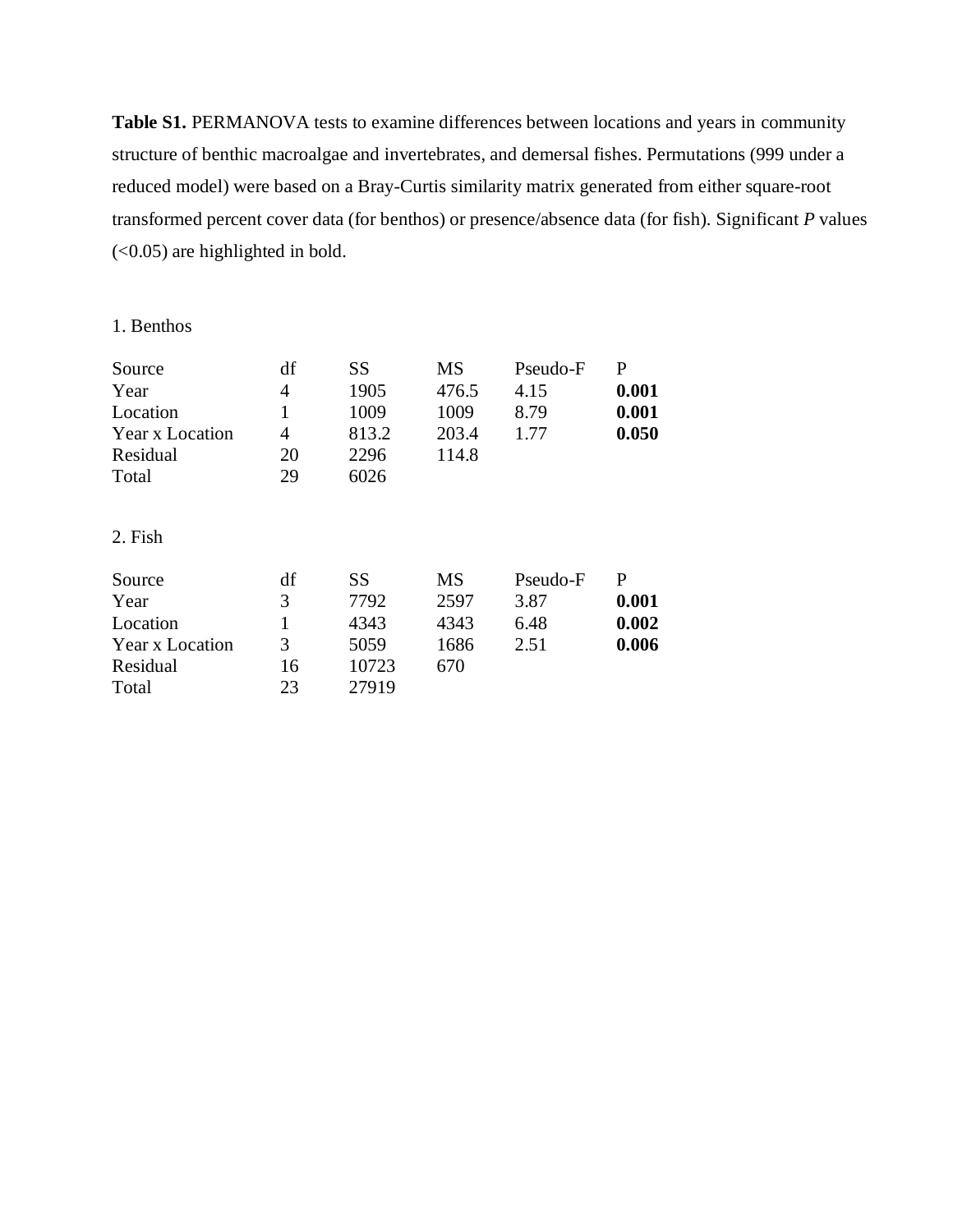**Table S2.** One-way PERMANOVA tests with pre-planned, single degree of freedom contrasts to examine differences in community structure of benthic macroalgae and invertebrates between years. Permutations (999 under an unrestricted model) were based on a Bray-Curtis similarity matrix generated from square-root transformed percent cover data. Significant *P* values (<0.05) are highlighted in bold.

### 1. Jurien Bay

| Source            | df             | <b>SS</b> | MS        | Pseudo-F | $\mathbf{P}$ |
|-------------------|----------------|-----------|-----------|----------|--------------|
| Year              | $\overline{4}$ | 2151      | 537.8     | 4.47     | 0.001        |
| 06 vs 07          | (1)            | 306.8     | 306.8     | 1.81     | 0.184        |
| 06,07 vs 09       | (1)            | 357.2     | 357.2     | 2.06     | 0.120        |
| 06,07,09 vs 10    | (1)            | 68.33     | 68.33     | 0.40     | 0.884        |
| 06,07,09,10 vs 11 | (1)            | 1418      | 1418      | 9.53     | 0.004        |
| Residual          | 10             | 1203      | 120.3     |          |              |
| Total             | 14             | 3354      |           |          |              |
| 2. Hamelin Bay    |                |           |           |          |              |
| Source            | df             | SS        | <b>MS</b> | Pseudo-F | $\mathbf{P}$ |
| Year              | $\overline{4}$ | 568.1     | 142.1     | 1.29     | 0.239        |
| 06 vs 07          | (1)            | 262.1     | 262.1     | 1.54     | 0.398        |
| $06,07$ vs 09     | (1)            | 121.4     | 121.4     | 0.76     | 0.579        |
| 06,07,09 vs 10    | (1)            | 117.8     | 117.8     | 0.86     | 0.536        |
| 06,07,09,10 vs 11 | (1)            | 67.01     | 67.01     | 0.54     | 0.796        |
| Residual          | 10             | 1093      | 109.3     |          |              |
| Total             | 14             | 1662      |           |          |              |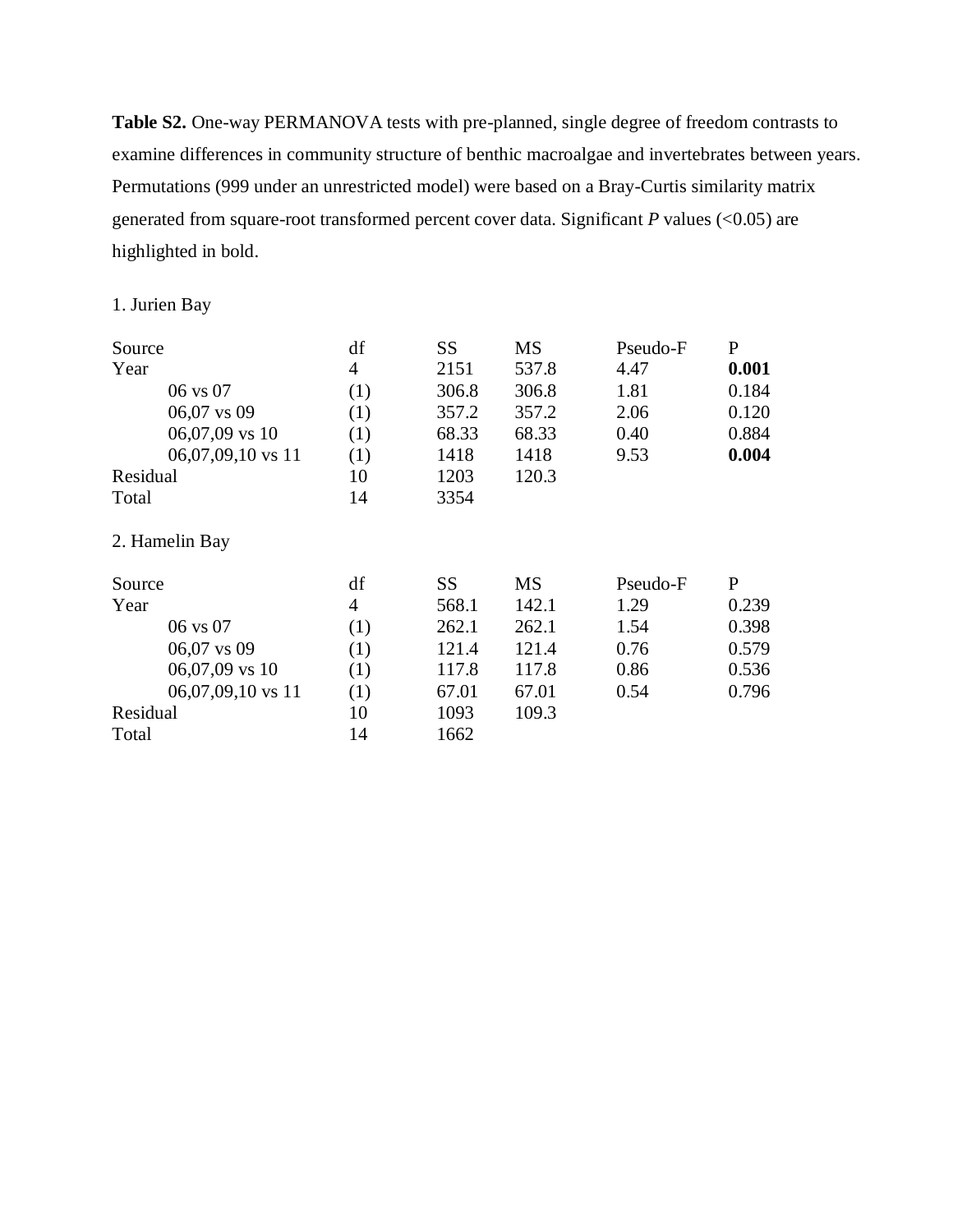**Table S3.** One-way PERMANOVA tests with pre-planned, single degree of freedom contrasts to examine differences in demersal fish community composition between years. Permutations (999 under an unrestricted model) were based on a Bray-Curtis similarity matrix generated from presence/absence data. Significant *P* values (<0.05) are highlighted in bold.

#### 1. Jurien Bay

| Source           | df  | <b>SS</b> | <b>MS</b> | Pseudo-F | P     |
|------------------|-----|-----------|-----------|----------|-------|
| Year             | 3   | 6895      | 2298      | 5.55     | 0.001 |
| 06 vs 07         | (1) | 745.7     | 745.7     | 1.85     | 0.100 |
| 06,07 vs 10      | (1) | 3476      | 3476      | 7.00     | 0.016 |
| $06,07,10$ vs 11 | (1) | 2673      | 2673      | 3.55     | 0.010 |
| Residual         | 8   | 3312      | 414.1     |          |       |
| Total            | 11  | 10208     |           |          |       |
| 2. Hamelin Bay   |     |           |           |          |       |

| Source   |                  | df               | SS    | <b>MS</b> | Pseudo-F | P     |
|----------|------------------|------------------|-------|-----------|----------|-------|
| Year     |                  | 3                | 5956  | 1985      | 2.14     | 0.010 |
|          | 06 vs 07         | $\left(1\right)$ | 2111  | 2111      | 2.11     | 0.097 |
|          | $06,07$ vs 10    | (1)              | 2968  | 2968      | 2.54     | 0.030 |
|          | $06,07,10$ vs 11 | (1)              | 876.3 | 876.3     | 0.70     | 0.677 |
| Residual |                  |                  | 7410  | 926.3     |          |       |
| Total    |                  |                  | 13367 |           |          |       |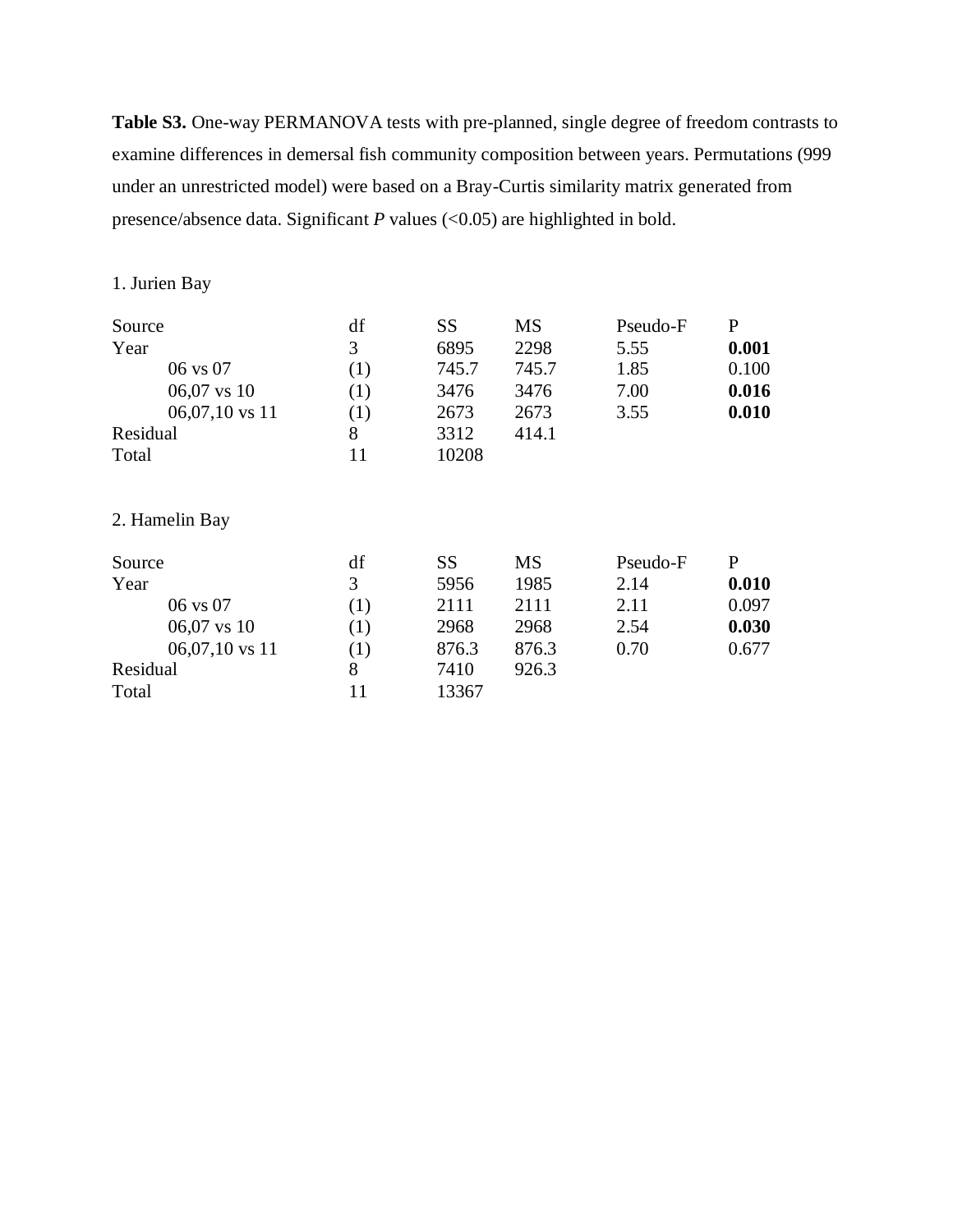**Table S4.** One-way permutation-based ANOVA tests with pre-planned, single degree of freedom contrasts to examine between-year differences in the percent cover of key benthic taxa/functional groups at Jurien Bay. Permutations (999 under an unrestricted model) were based on a Euclidian distance similarity matrix generated from untransformed percent cover data. Significant *P* values (<0.05) are highlighted in bold.

#### 1. Kelp (*Ecklonia radiata*)

| Source              | df  | SS    | <b>MS</b> | Pseudo-F | P     |
|---------------------|-----|-------|-----------|----------|-------|
| Year                | 4   | 2356  | 589.1     | 7.02     | 0.005 |
| $06 \text{ vs } 07$ | (1) | 223.1 | 223.1     | 1.39     | 0.408 |
| $06,07$ vs 09       | (1) | 272.9 | 272.9     | 2.14     | 0.207 |
| $06,07,09$ vs 10    | (1) | 92.11 | 92.11     | 0.75     | 0.395 |
| 06,07,09,10 vs 11   | (1) | 1768  | 1768      | 16.1     | 0.007 |
| Residual            | 10  | 839.2 | 83.922    |          |       |
| Total               | 14  | 3195  |           |          |       |

## 2. Encrusting coralline algae

| Source            | df             | SS    | MS    | Pseudo-F | P     |
|-------------------|----------------|-------|-------|----------|-------|
| Year              | $\overline{4}$ | 1201  | 300.3 | 5.06     | 0.015 |
| 06 vs 07          | (1)            | 118.5 | 118.5 | 2.48     | 0.318 |
| 06,07 vs 09       | (1)            | 21.48 | 21.48 | 0.23     | 0.667 |
| 06,07,09 vs 10    | (1)            | 49.78 | 49.78 | 0.68     | 0.439 |
| 06,07,09,10 vs 11 | (1)            | 1011  | 1011  | 16.8     | 0.006 |
| Residual          | 10             | 592.5 | 59.25 |          |       |
| Total             | 14             | 1793  |       |          |       |

#### 3. Turf-forming algae

| Source   |                   | df  | SS    | <b>MS</b> | Pseudo-F | P     |
|----------|-------------------|-----|-------|-----------|----------|-------|
| Year     |                   | 4   | 180.3 | 45.09     | 24.2     | 0.001 |
|          | 06 vs 07          | (1) | 10.44 | 10.44     | 15.0     | 0.111 |
|          | 06,07 vs 09       | (1) | 1.531 | 1.531     | 0.69     | 0.463 |
|          | $06,07,09$ vs 10  | (1) | 1.460 | 1.460     | 0.77     | 0.399 |
|          | 06,07,09,10 vs 11 | (1) | 166.9 | 166.9     | 67.7     | 0.002 |
| Residual |                   | 10  | 18.59 | 1.859     |          |       |
| Total    |                   | 14  | 198.9 |           |          |       |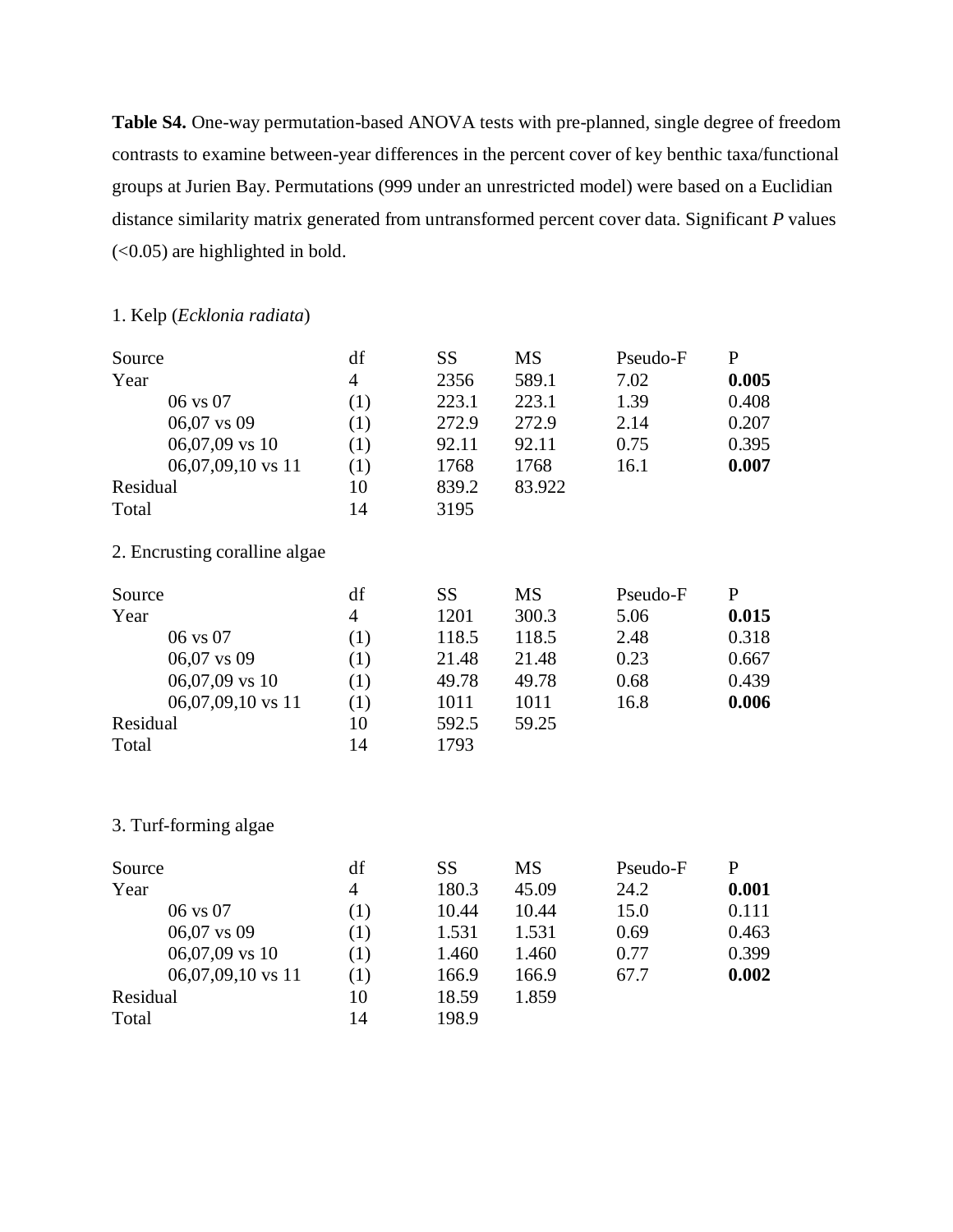**Table S5.** One-way univariate PERMANOVA tests with pre-planned, single degree of freedom contrasts to examine between-year differences in key fish species at Jurien Bay. Permutations (999 under an unrestricted model) were based on a Euclidian distance similarity matrix generated from untransformed abundance data. Significant *P* values (<0.05) are highlighted in bold.

#### 1. *Parma occidentalis*

| Source                 | df  | SS             | <b>MS</b>      | Pseudo-F | $\mathbf{P}$ |
|------------------------|-----|----------------|----------------|----------|--------------|
| Year                   | 3   | 484.6          | 484.6          | 2.87     | 0.019        |
| 06 vs 07               | (1) | 0.166          | 0.166          | 0.20     | 1.000        |
| 06,07 vs 10            | (1) | 0.500          | 0.500          | 0.73     | 0.737        |
| $06,07,10$ vs 11       | (1) | 484.0          | 484.0          | 10.7     | 0.004        |
| Residual               | 8   | 449.3          | 56.16          |          |              |
| Total                  | 11  | 934            |                |          |              |
| 2. Chaetodon assarius  |     |                |                |          |              |
| Source                 | df  | <b>SS</b>      | <b>MS</b>      | Pseudo-F | $\mathbf{P}$ |
| Year                   | 3   | 240.2          | 80.08          | 3.07     | 0.026        |
| 06 vs 07               | (1) | $\overline{0}$ | $\overline{0}$ |          |              |
| 06,07 vs 10            | (1) | $\theta$       | $\theta$       |          |              |
| 06,07,10 vs 11         | (1) | 240.2          | 240.2          | 11.5     | 0.009        |
| Residual               | 8   | 208.6          | 26.08          |          |              |
| Total                  | 11  | 448.9          |                |          |              |
| 2. Labracinus lineatus |     |                |                |          |              |
| Source                 | df  | <b>SS</b>      | <b>MS</b>      | Pseudo-F | ${\bf P}$    |
| Year                   | 3   | 6.250          | 2.083          | 25.0     | 0.018        |
| 06 vs 07               | (1) | $\overline{0}$ | $\overline{0}$ |          |              |
| 06,07 vs 10            | (1) | $\overline{0}$ | $\overline{0}$ |          |              |
| $06,07,10$ vs 11       | (1) | 6.250          | 6.250          | 93.7     | 0.006        |
| Residual               | 8   | 0.667          | 0.008          |          |              |
| Total                  | 11  | 6.916          |                |          |              |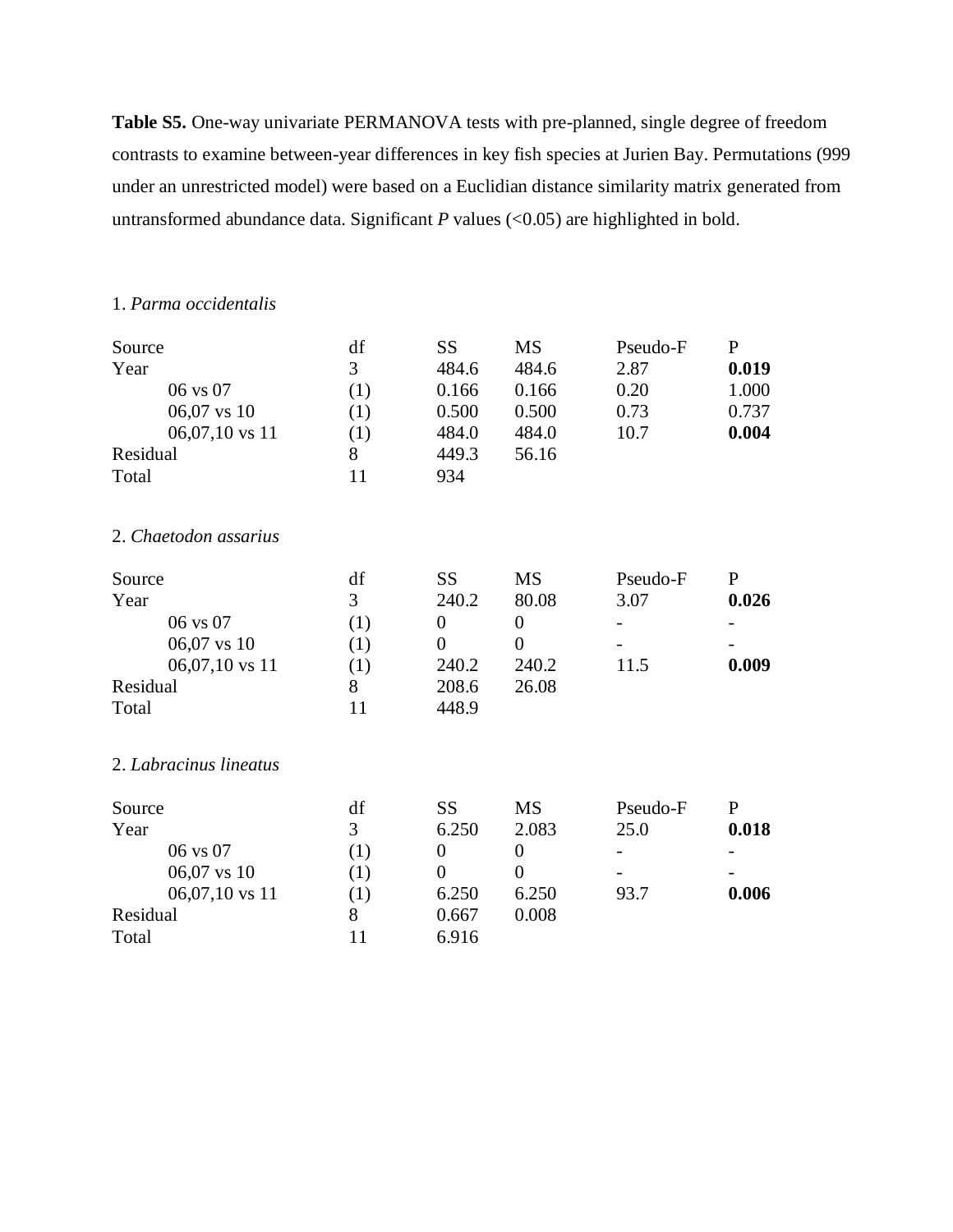**Table S6.** One-way univariate PERMANOVA tests with pre-planned, single degree of freedom contrasts to examine between-year differences in total macroalgal canopy cover and the relative contribution of tropical species to fish community composition at Jurien Bay. Permutations (999 under an unrestricted model) were based on a Euclidian distance similarity matrix generated from untransformed percent cover data of the canopy or the percentage composition of tropical species in fish communities. Significant  $P$  values (<0.05) are highlighted in bold.

#### 1. Total macroalgal canopy cover

| Source            | df  | SS    | <b>MS</b> | Pseudo-F | P     |
|-------------------|-----|-------|-----------|----------|-------|
| Year              | 4   | 2657  | 664.3     | 35.1     | 0.001 |
| 06 vs 07          | (1) | 53.50 | 53.50     | 3.89     | 0.116 |
| 06,07 vs 09       | (1) | 9.031 | 9.031     | 0.53     | 0.485 |
| $06,07,09$ vs 10  | (1) | 15.02 | 15.02     | 1.08     | 0.288 |
| 06,07,09,10 vs 11 | (1) | 2579  | 2579      | 125      | 0.001 |
| Residual          | 10  | 188.8 | 18.88     |          |       |
| Total             | 14  | 2846  |           |          |       |

2. Contribution of tropical species to overall fish community (%)

| Source           | df  | SS    | MS    | Pseudo-F | P     |
|------------------|-----|-------|-------|----------|-------|
| Year             | 3   | 324.9 | 108.3 | 5.07     | 0.019 |
| 06 vs 07         | (1) | 19.63 | 19.63 | 0.80     | 0.490 |
| $06,07$ vs 10    | (1) | 18.51 | 18.51 | 0.80     | 0.403 |
| $06,07,10$ vs 11 | (1) | 286.8 | 286.8 | 13.7     | 0.012 |
| Residual         | 8   | 170.7 | 21.34 |          |       |
| Total            |     | 495.7 |       |          |       |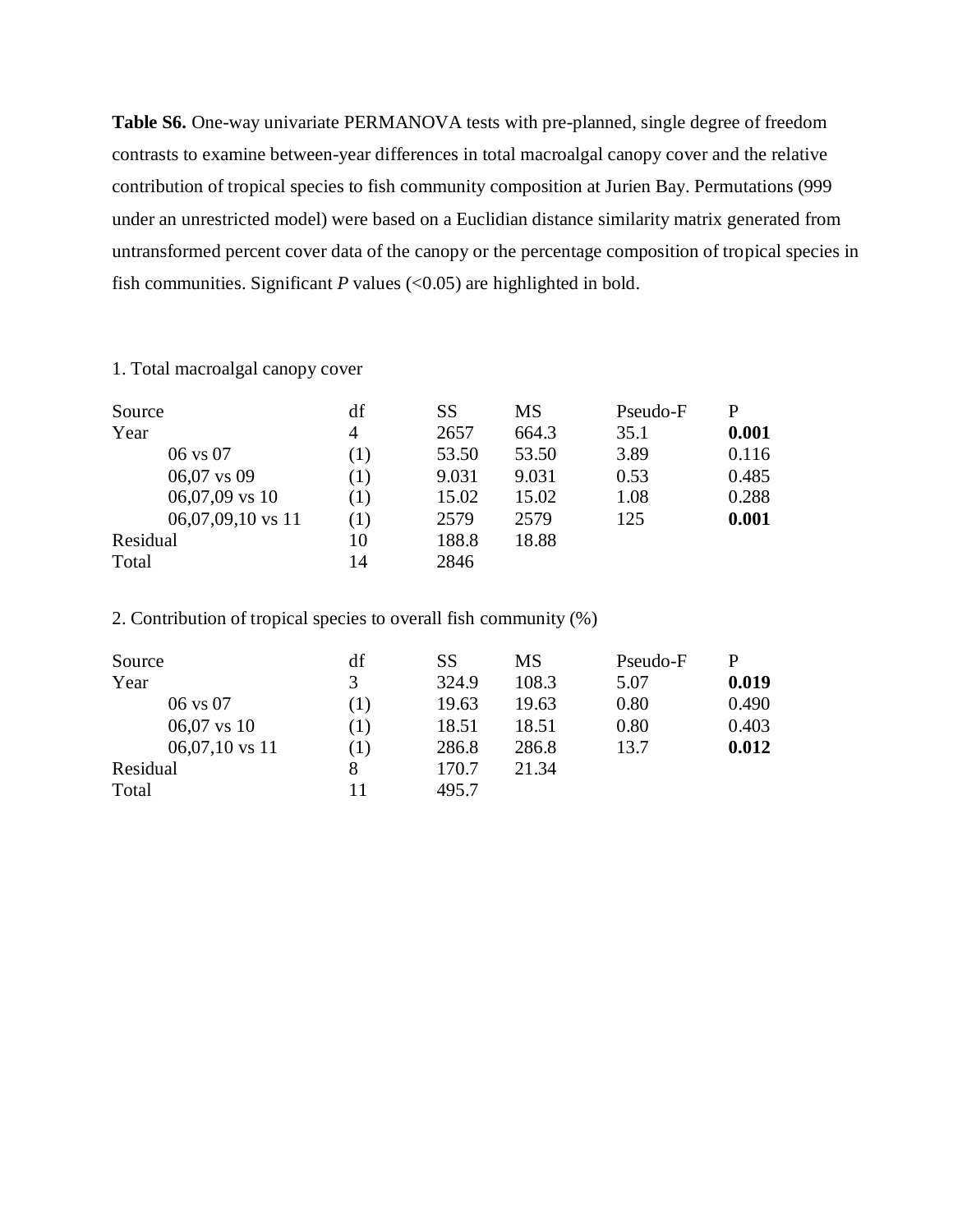**Table S7.** Coarse taxonomic/functional groups used to quantify the structure of benthic communities during the study

Flora

*Ecklonia radiata* (kelp) *Scytothalia dorycarpa Sargassum* spp. Brown macroalgae (other) Encrusting coralline macroalgae Encrusting macroalgae (non-coralline) Articulated coralline macroalgae Red macroalgae Green macroalgae Turf macroalgae

Fauna

Sponges Ascidians Bryozoans